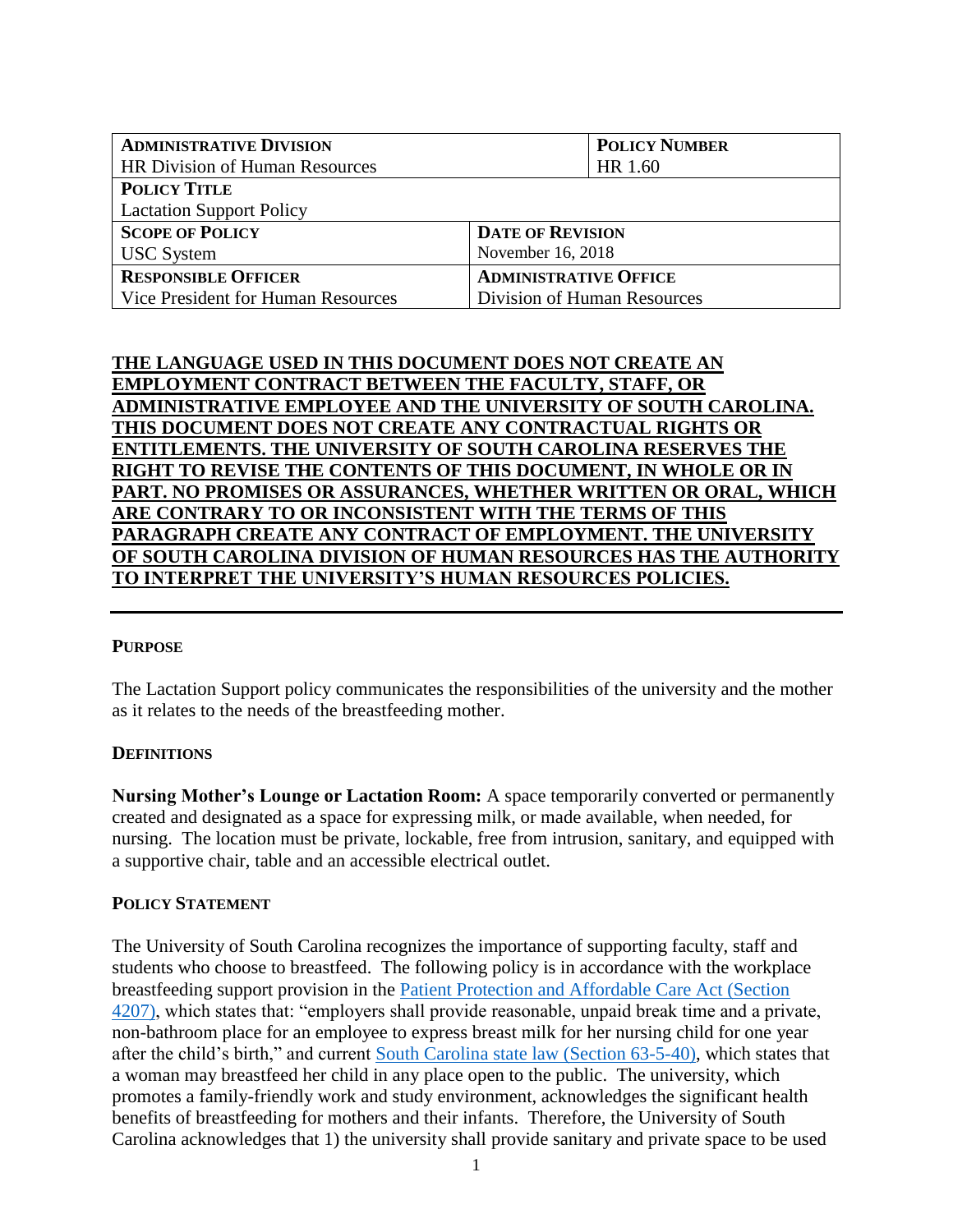as a lactation room by employees or students who are breastfeeding and/or expressing milk, and 2) supervisors, chairs and managers are required to work with employees and students who are breastfeeding to schedule reasonable and adjustable break times each day for this activity.

# **A. Accommodations**

Colleges and departments must make a reasonable effort to find and provide space for a lactation room. This room can be used for breastfeeding and/or the expression of milk.

### **B. Flexible Break Times**

- 1. Breastfeeding mothers must request and arrange with their supervisor appropriate and reasonable break times for breastfeeding or expressing breast milk for up to one (1) year after the child's birth. Supervisors must provide reasonable break time to accommodate their needs.
- 2. Employees must be allowed to take reasonable breaks during the workday to express milk.
- 3. Employees may request adjustments to their work schedules for the purposes of lactation.
- 4. Supervisors and employees shall work together to establish mutually convenient times for milk expression. Employees should discuss the frequency and duration of the breaks with their supervisors.
- 5. Supervisors shall respond to lactation accommodation requests promptly and ensure that there are no negative consequences to nursing mothers who need lactation break times.
- 6. Employees should contact the next level of supervisor or the Division of [Human Resources](https://www.sc.edu/about/offices_and_divisions/human_resources/) if their immediate supervisors do not allow reasonable breaks or if their unit does not make arrangements for appropriate and/or adequate space for lactation breaks.

### **PROCEDURES**

- A. The breastfeeding mother is responsible for contacting her supervisor to request space and time to express milk.
- B. Supervisors who receive a lactation accommodation request are to review available space in their department/unit and make efforts to provide appropriate nearby space and break time.
- C. On the Columbia campus, departments that establish lactation rooms should notify [Student](https://sc.edu/about/offices_and_divisions/student_health_services/index.php)  [Health Services,](https://sc.edu/about/offices_and_divisions/student_health_services/index.php) which helps direct mothers to the most appropriate lactation room.

A list of current mothers' lounges is located at [Student Health Services Family Support.](https://sc.edu/about/offices_and_divisions/student_health_services/wellness-prevention/family-support/index.php) Departments on the Columbia campus are encouraged to contact [Student Health Services](https://sc.edu/about/offices_and_divisions/student_health_services/index.php) to add lactation rooms to this list as such rooms are identified.

D. On the Columbia campus, mothers may obtain keys to the lactation rooms through Student Health Services or through the appropriate building representative. [Student Health Services](https://sc.edu/about/offices_and_divisions/student_health_services/index.php)